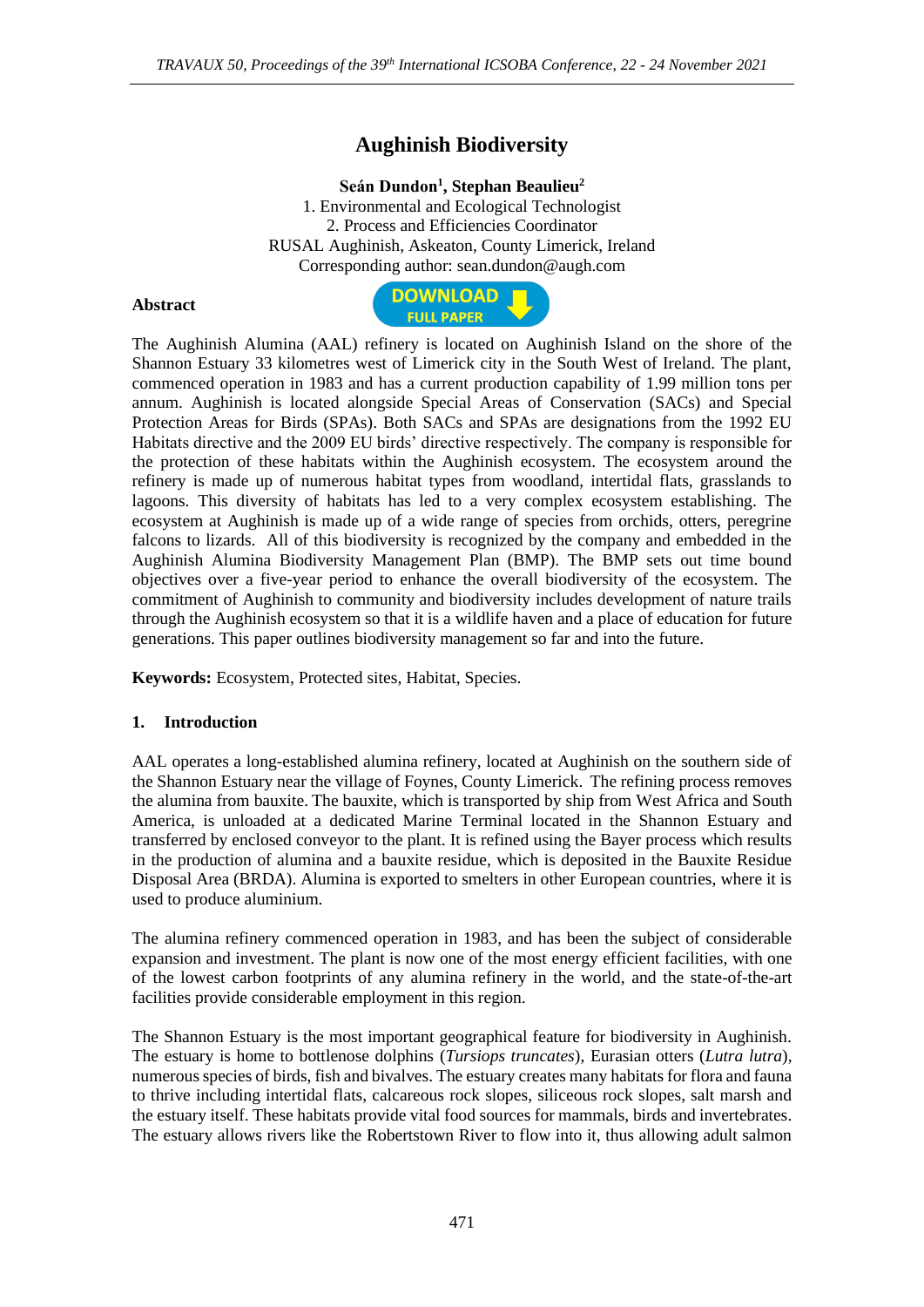to swim from salt water to fresh water to spawn. The main terrestrial habitats are agricultural grassland, semi natural grassland, hedgerows, scrubland and semi natural woodland.



**Figure 1. Photo of Shannon Estuary and Aughinish.**

The bird sanctuary located on the North West side of the island is a key habitat for numerous bird and mammal species. Large flocks of migratory winter waders descend upon the bird sanctuary for food and shelter. All variety of waders are present in the bird sanctuary in the winter months from Wigeon (*Anas Penelope*) to Shoveler (*Anas clypeata*) to Mute Swans (*Cygnus olor*). The tall reeds are used as ideal protection from large predators like buzzards (*Buteo buteo*). Another key habitat located on Aughinish is Hunt's Dragonfly Lough located along the east side of Aughinish. This lough is rich in species of dragonflies and damselflies. Common Darter (*Sympetrum striolatum*) to four spotted Chaser (*Libellula quadrimaculata*) to the Irish damselfly (*Coenagrion lunulatum*) have all been recorded in Hunt's Dragonfly lough. The lough is also used by numerous species such as mallards (*Anas platyrhynchos*), smooth newts (*Lissotriton vulgaris*) and grey herons (*Ardea cinerea*).